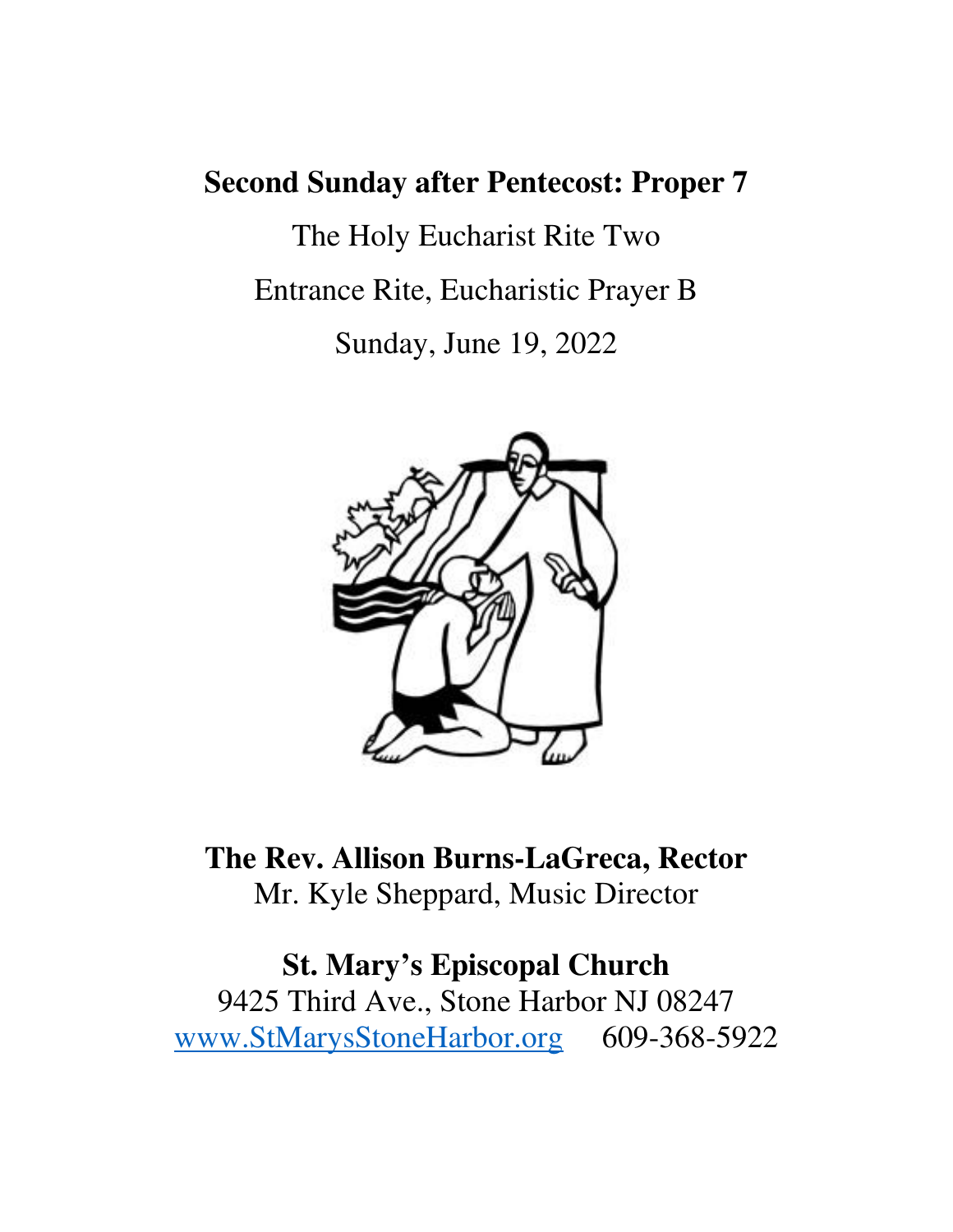**PRELUDE** *God of Our Fathers* – L. Smith

# The Word of God

# **Entrance Rite**

**ENTRANCE HYMN** *Morning has broken* **Hymnal 8** 

#### **OPENING ACCLAMATION**

*The people standing, the Celebrant says* 

Blessed be God: Father, Son, and Holy Spirit.

*People* **And blessed be his kingdom, now and for ever. Amen.**

#### **COLLECT FOR PURITY**

*The Celebrant may say* 

Almighty God, to you all hearts are open, all desires known, and from you no secrets are hid: Cleanse the thoughts of our hearts by the inspiration of your Holy Spirit, that we may perfectly love you, and worthily magnify your holy Name; through Christ our Lord. *Amen.*

#### **OPENING ANTHEM OR SONG OF PRAISE** *S 278 Glory to God (Canticle 20) (Mathias)*

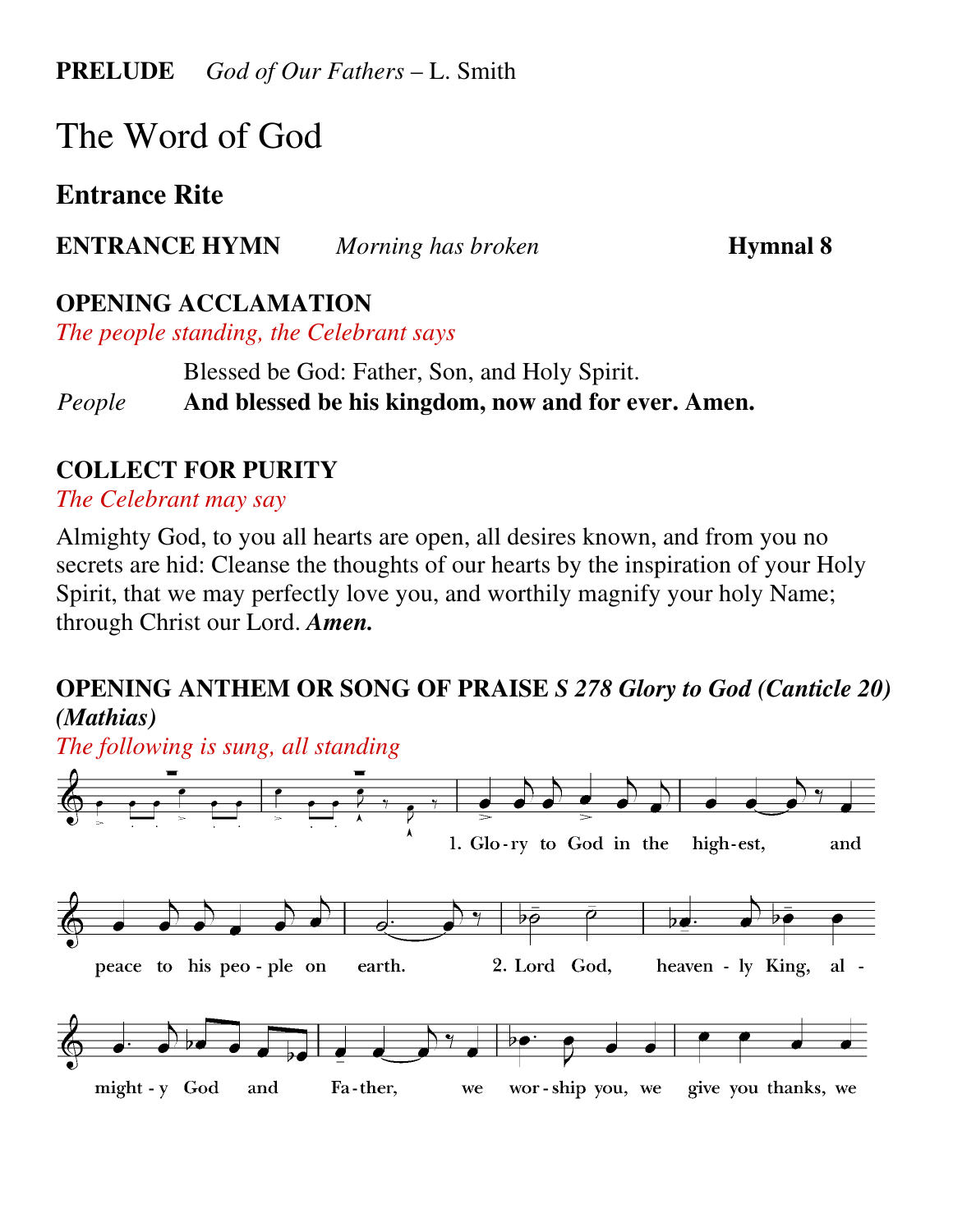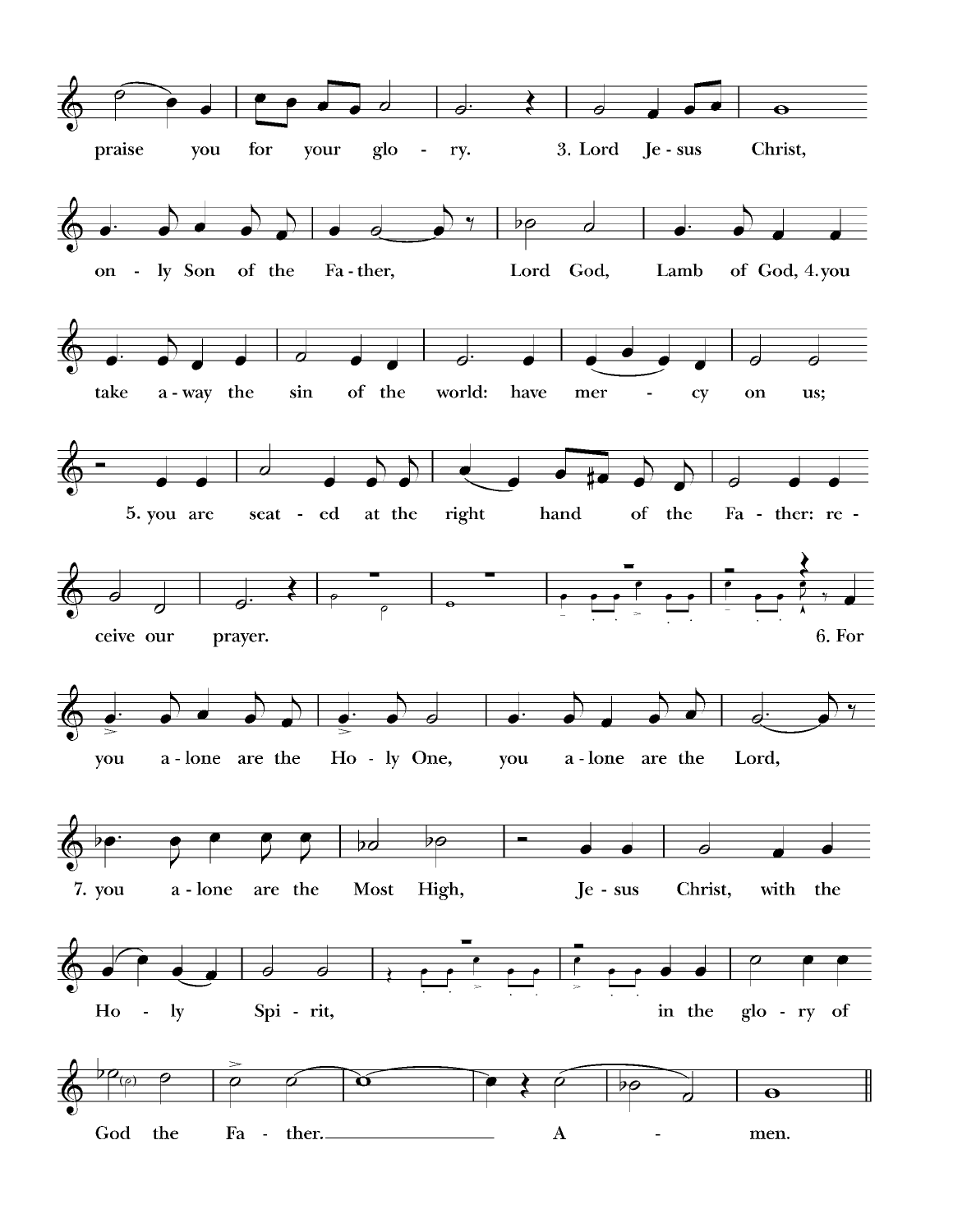# **THE COLLECT OF THE DAY**

*Celebrant* The Lord be with you. *People* **And also with you.**  *Celebrant* Let us pray.

O Lord, make us have perpetual love and reverence for your holy Name, for you never fail to help and govern those whom you have set upon the sure foundation of your loving-kindness; through Jesus Christ our Lord, who lives and reigns with you and the Holy Spirit, one God, for ever and ever. *Amen***.**

# **The Lessons**

# **FIRST READING: Isaiah 65:1-9**

# *The people sit.*

A Reading from the book of the prophet Isaiah.

1 I was ready to be sought out by those who did not ask, to be found by those who did not seek me. I said, "Here I am, here I am," to a nation that did not call on my name. 2 I held out my hands all day long to a rebellious people, who walk in a way that is not good, following their own devices; <sup>3</sup>a people who provoke me to my face continually, sacrificing in gardens and offering incense on bricks; <sup>4</sup>who sit inside tombs. and spend the night in secret places; who eat swine's flesh, with broth of abominable things in their vessels;  $5$ who say, "Keep to yourself, do not come near me, for I am too holy for you." These are a smoke in my nostrils, a fire that burns all day long. <sup>6</sup>See, it is written before me: I will not keep silent, but I will repay;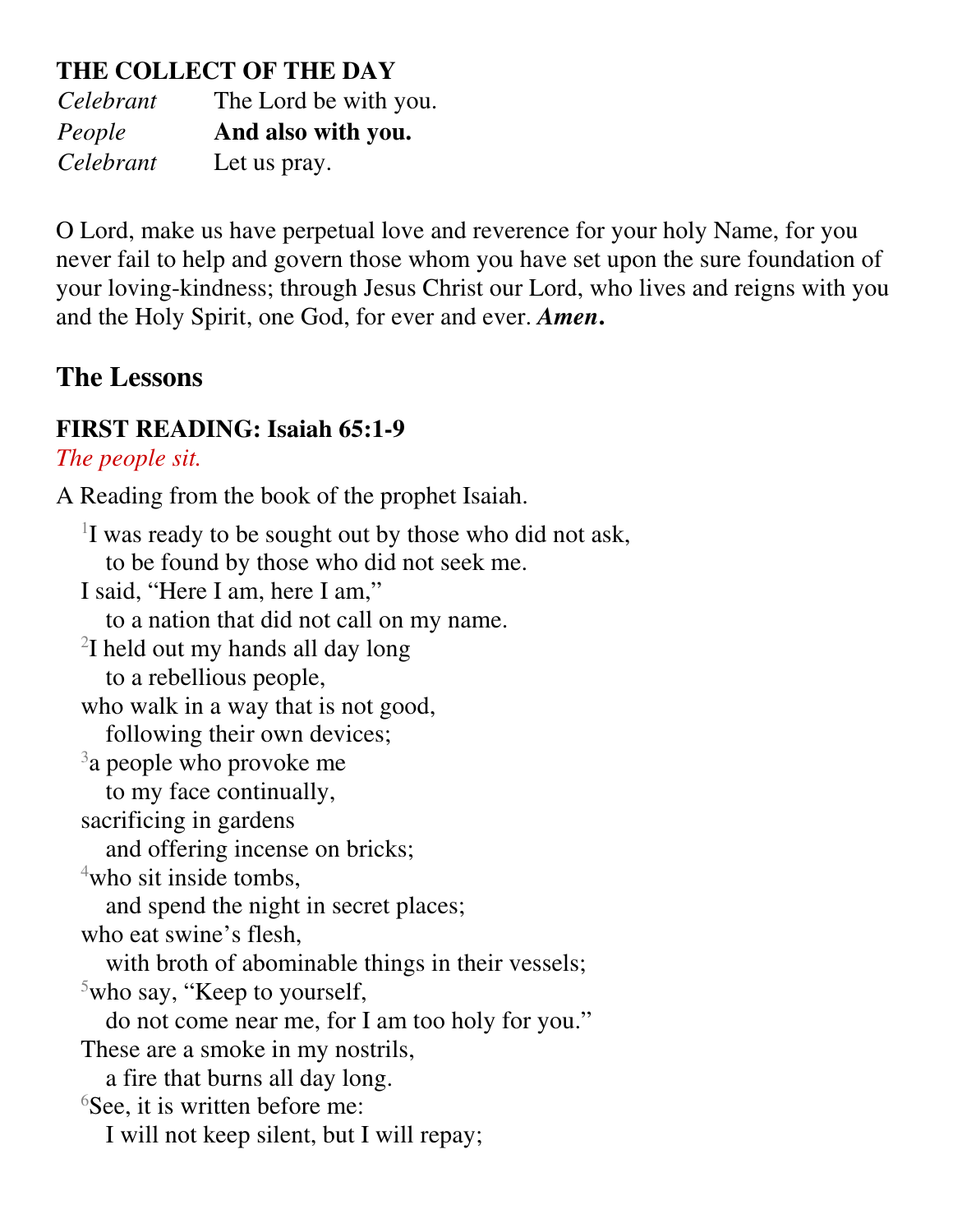I will indeed repay into their laps <sup>7</sup>their iniquities and their ancestors' iniquities together, says the LORD; because they offered incense on the mountains and reviled me on the hills, I will measure into their laps full payment for their actions. <sup>8</sup>Thus says the LORD: As the wine is found in the cluster, and they say, "Do not destroy it, for there is a blessing in it," so I will do for my servants' sake, and not destroy them all. 9 I will bring forth descendants from Jacob, and from Judah inheritors of my mountains; my chosen shall inherit it, and my servants shall settle there.

| Reader | The Word of the Lord.    |
|--------|--------------------------|
| People | <b>Thanks be to God.</b> |

#### *Silence may follow.*

#### **PSALM: Psalm 22:18-27**

#### *Remain seated.*

 $18$ Be not far away, O LORD;  $*$  you are my strength; hasten to help me. <sup>19</sup>Save me from the sword,  $*$  my life from the power of the dog. <sup>20</sup>Save me from the lion's mouth,  $*$  my wretched body from the horns of wild bulls. <sup>21</sup>I will declare your Name to my brethren;  $*$  in the midst of the congregation I will praise you. <sup>22</sup>Praise the LORD, you that fear him;  $*$  stand in awe of him, O offspring of Israel; all you of Jacob's line, give glory.  $^{23}$ For he does not despise nor abhor the poor in their poverty;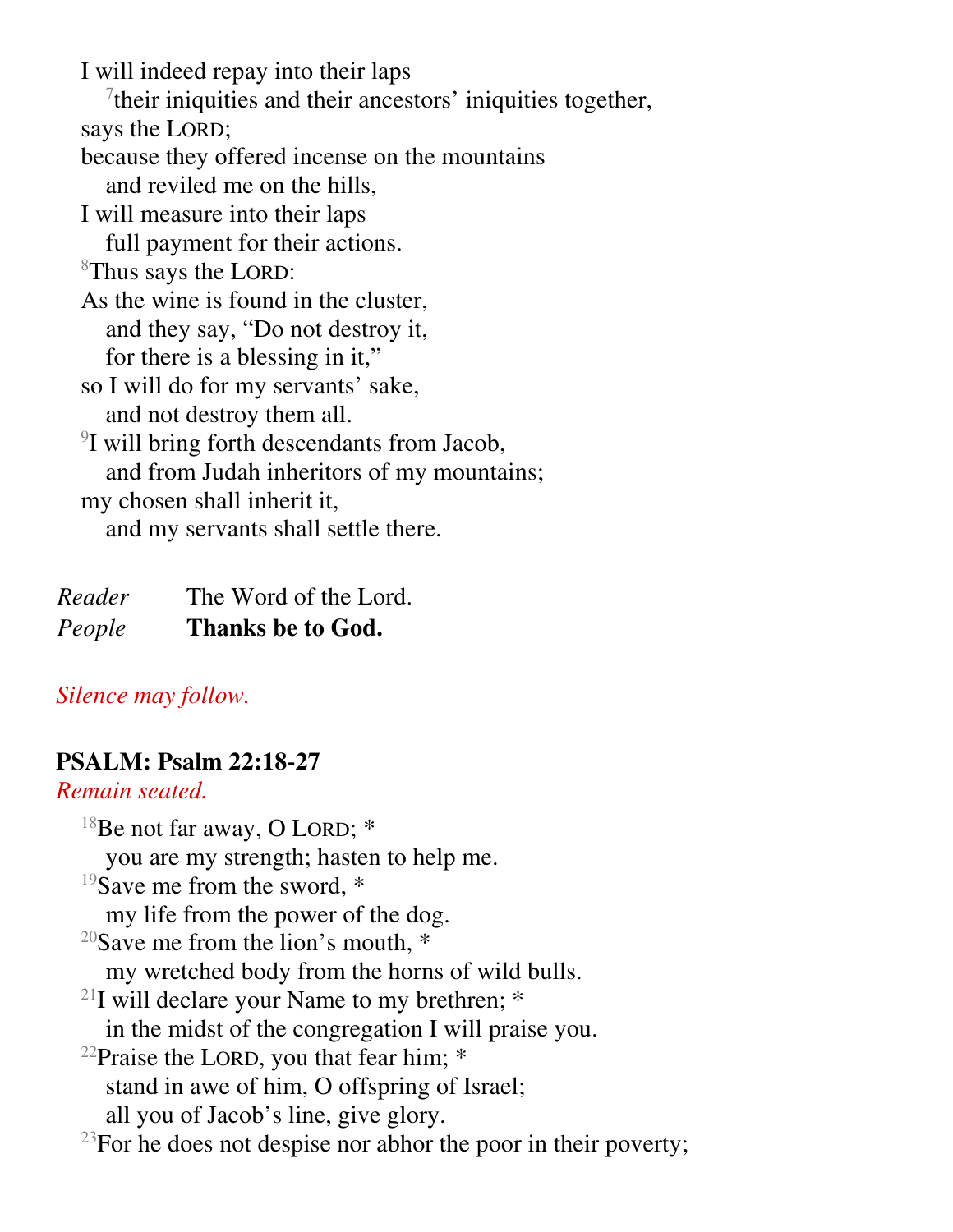neither does he hide his face from them; \*

- but when they cry to him he hears them.
- <sup>24</sup>My praise is of him in the great assembly;  $*$
- I will perform my vows in the presence of those who worship him.
- $25$ The poor shall eat and be satisfied,
- and those who seek the LORD shall praise him: \*
	- "May your heart live for ever!"
- <sup>26</sup>All the ends of the earth shall remember and turn to the LORD,  $*$ and all the families of the nations shall bow before him.
- <sup>27</sup>For kingship belongs to the LORD;  $*$ he rules over the nations.

# **SECOND READING: Galatians 3:23-29**

#### *The people remain seated.*

A Reading from Paul's letter to the Church in Galatia.

 $^{23}$ Now before faith came, we were imprisoned and guarded under the law until faith would be revealed. <sup>24</sup>Therefore the law was our disciplinarian until Christ came, so that we might be justified by faith.  $25$ But now that faith has come, we are no longer subject to a disciplinarian,  $^{26}$  for in Christ Jesus you are all children of God through faith. <sup>27</sup>As many of you as were baptized into Christ have clothed yourselves with Christ. <sup>28</sup>There is no longer Jew or Greek, there is no longer slave or free, there is no longer male and female; for all of you are one in Christ Jesus. <sup>29</sup>And if you belong to Christ, then you are Abraham's offspring, heirs according to the promise.

*Reader* The Word of the Lord. *People* **Thanks be to God.** 

*Silence may follow.* 

**SEQUENCE HYMN** *Dear Lord and Father of mankind*

 **Hymnal 652, vs. 1, 2, 4, 5**

*All stand.*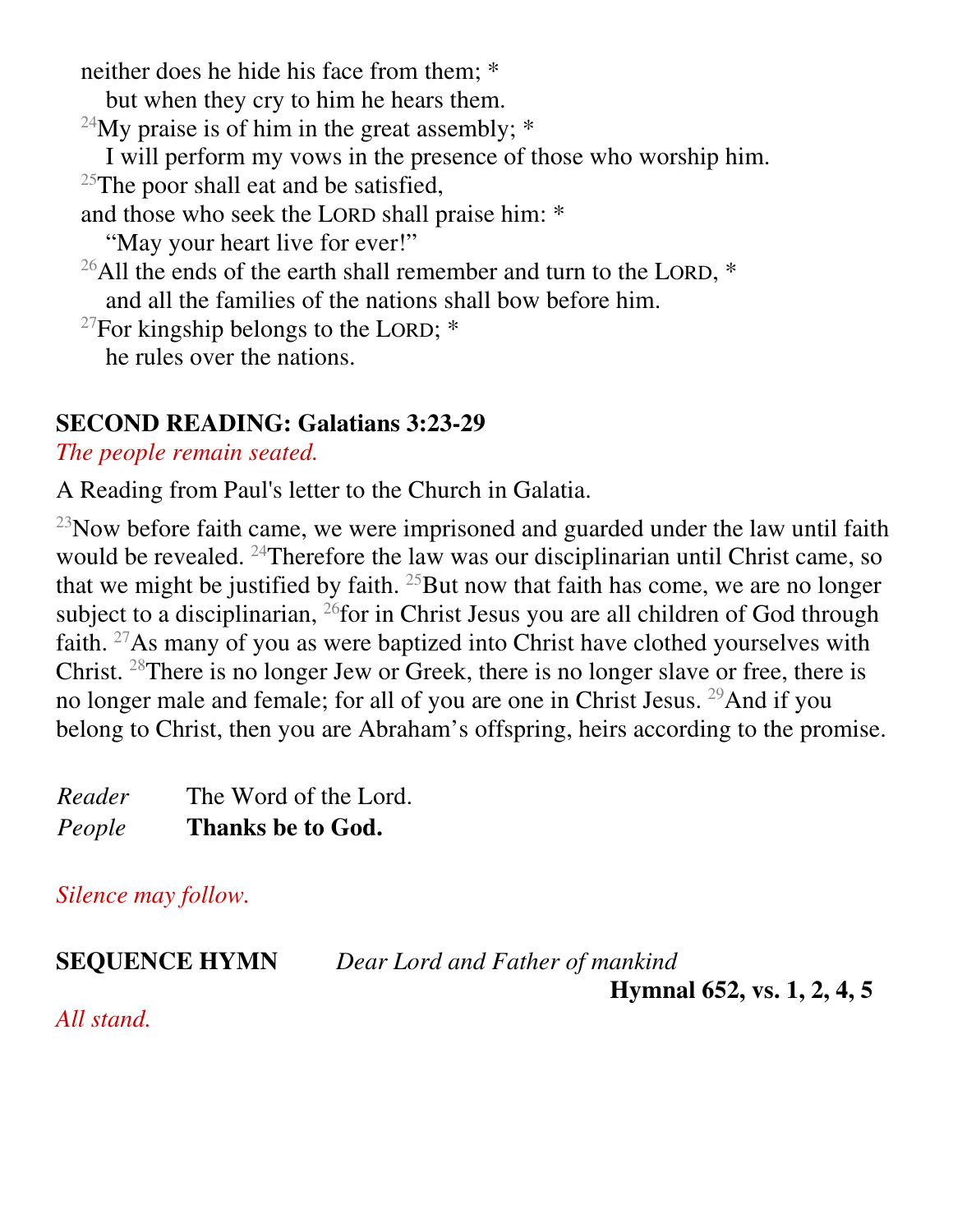#### **GOSPEL: Luke 8:26-39**

The Holy Gospel of our Lord Jesus Christ according to Luke. *People* **Glory to you, Lord Christ.** 

 $^{26}$ [Jesus and his disciples] arrived at the country of the Gerasenes, which is opposite Galilee.<sup>27</sup>As he stepped out on land, a man of the city who had demons met him. For a long time he had worn no clothes, and he did not live in a house but in the tombs. <sup>28</sup>When he saw Jesus, he fell down before him and shouted at the top of his voice, "What have you to do with me, Jesus, Son of the Most High God? I beg you, do not torment me"—<sup>29</sup>for Jesus had commanded the unclean spirit to come out of the man. (For many times it had seized him; he was kept under guard and bound with chains and shackles, but he would break the bonds and be driven by the demon into the wilds.) <sup>30</sup>Jesus then asked him, "What is your name?" He said, "Legion"; for many demons had entered him. <sup>31</sup>They begged him not to order them to go back into the abyss.

 $32$ Now there on the hillside a large herd of swine was feeding; and the demons begged Jesus to let them enter these. So he gave them permission. <sup>33</sup>Then the demons came out of the man and entered the swine, and the herd rushed down the steep bank into the lake and was drowned.

<sup>34</sup>When the swineherds saw what had happened, they ran off and told it in the city and in the country.  $35$ Then people came out to see what had happened, and when they came to Jesus, they found the man from whom the demons had gone sitting at the feet of Jesus, clothed and in his right mind. And they were afraid. <sup>36</sup>Those who had seen it told them how the one who had been possessed by demons had been healed. <sup>37</sup>Then all the people of the surrounding country of the Gerasenes asked Jesus to leave them; for they were seized with great fear. So he got into the boat and returned. <sup>38</sup>The man from whom the demons had gone begged that he might be with him; but Jesus sent him away, saying,  $39$  Return to your home, and declare how much God has done for you." So he went away, proclaiming throughout the city how much Jesus had done for him.

#### The Gospel of the Lord. *People* **Praise to you, Lord Christ.**

**THE SERMON The Rev. Allison Burns-LaGreca**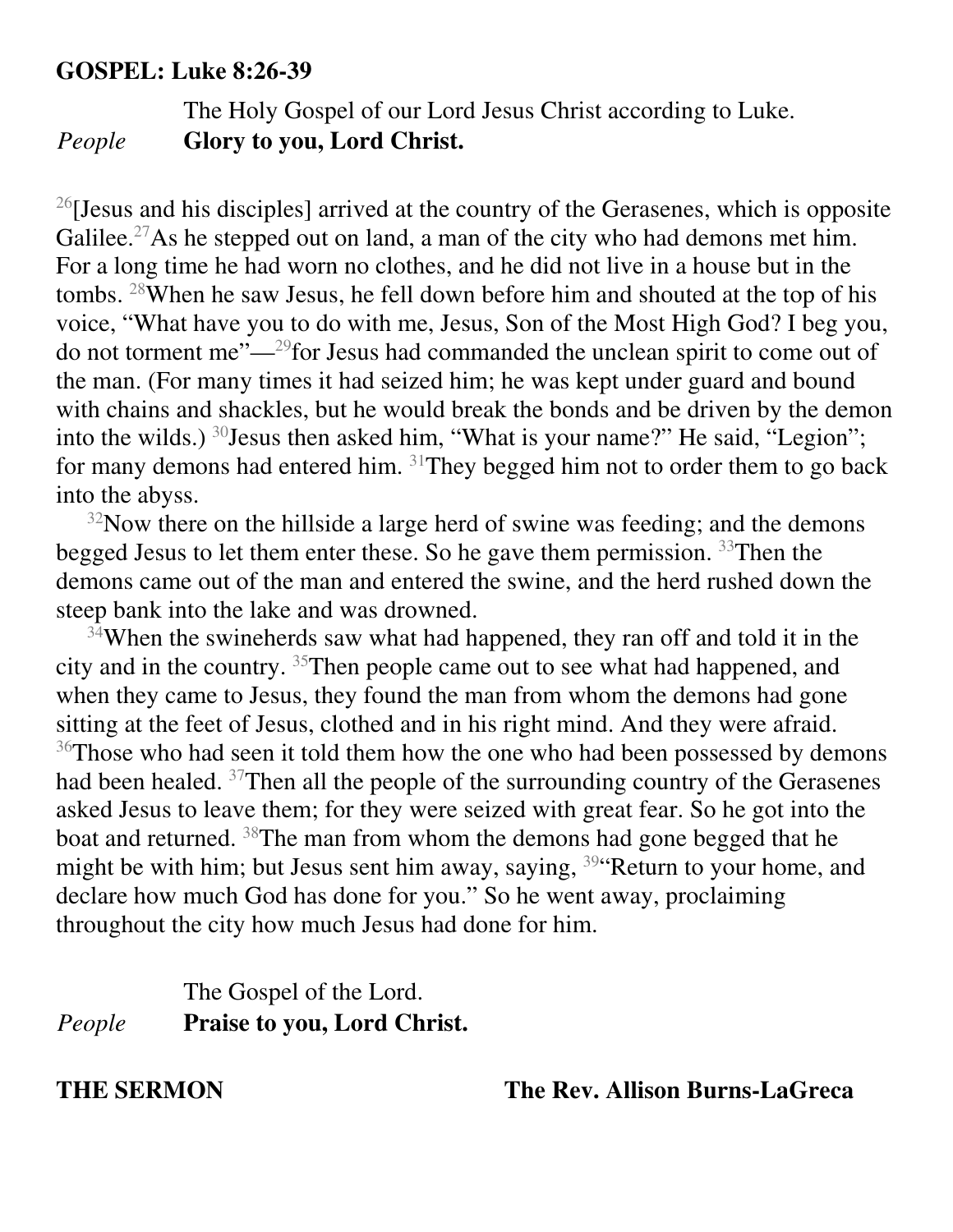#### **THE CREED**  *All stand.*

**We believe in one God, the Father, the Almighty, maker of heaven and earth, of all that is, seen and unseen. We believe in one Lord, Jesus Christ, the only Son of God, eternally begotten of the Father, God from God, Light from Light, true God from true God, begotten, not made, of one Being with the Father. Through him all things were made. For us and for our salvation he came down from heaven: by the power of the Holy Spirit he became incarnate from the Virgin Mary, and was made man. For our sake he was crucified under Pontius Pilate; he suffered death and was buried. On the third day he rose again in accordance with the Scriptures; he ascended into heaven and is seated at the right hand of the Father. He will come again in glory to judge the living and the dead, and his kingdom will have no end. We believe in the Holy Spirit, the Lord, the giver of life, who proceeds from the Father and the Son. With the Father and the Son he is worshiped and glorified. He has spoken through the Prophets. We believe in one holy catholic and apostolic Church. We acknowledge one baptism for the forgiveness of sins. We look for the resurrection of the dead, and the life of the world to come. Amen.**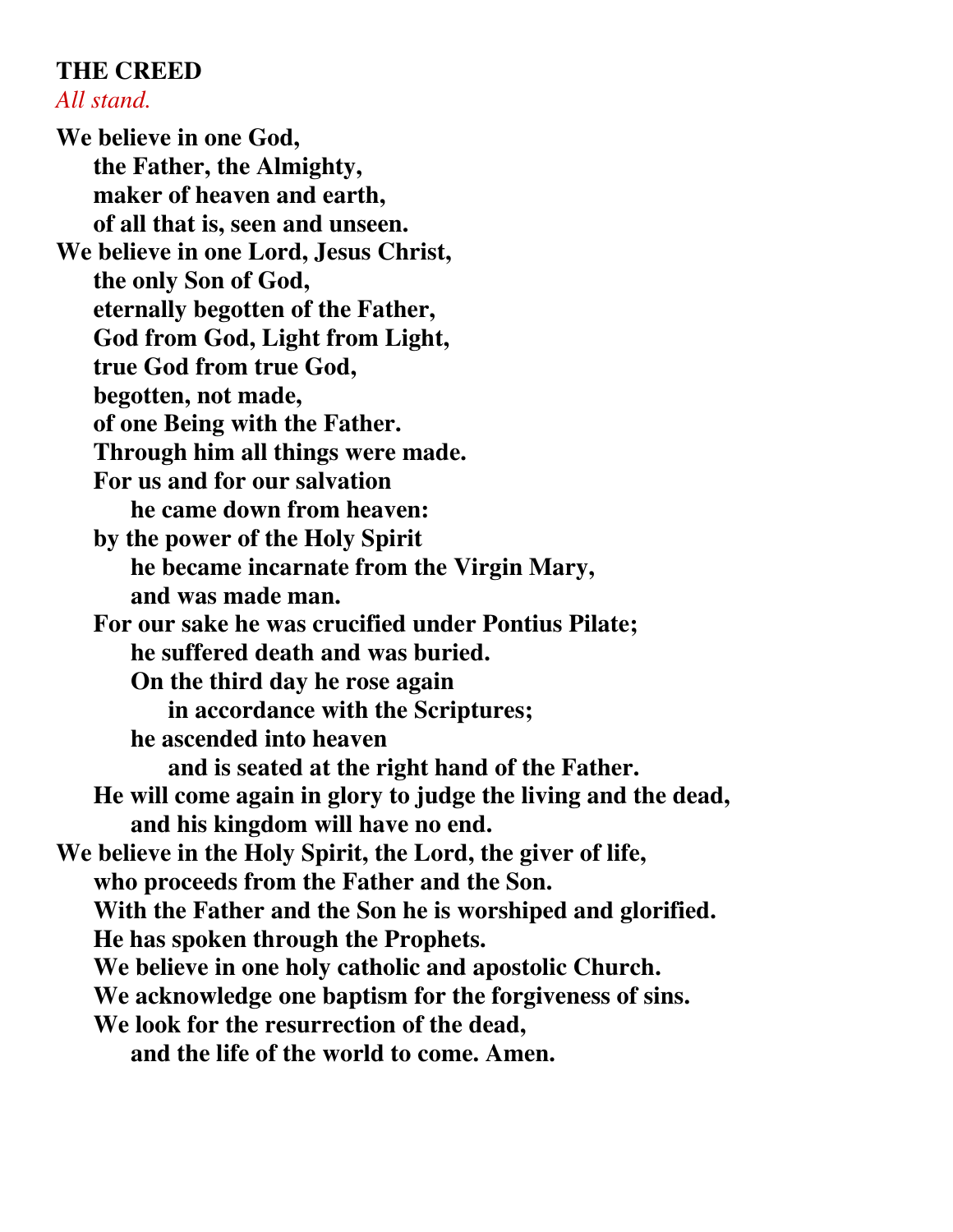# **THE PRAYERS OF THE PEOPLE**

*All remain standing.* 

There is no longer Jew or Greek, there is no longer slave or free, there is no longer male or female; for all of us are one in Christ Jesus. Let us pray as one body, saying, "We put our trust in you, O God; *hear us; answer us; and send us forth*."

Send out your light and your truth that they may lead your people into the joy and gladness we experience at your altar. Send us out to shine our light and share our joy.

*Silence*

We put our trust in you, O God; *Hear us; answer us; and send us forth.* 

God our strength, remember those who feel forgotten, be the salvation for those who are being oppressed. Defend the cause of the innocent. Deliver the world from wickedness.

*Silence*

We put our trust in you, O God;

# *Hear us; answer us; and send us forth.*

You, O Lord, grant your loving-kindness in the daytime, the night is filled with your songs: we thank you for blessing your creation with your presence in all times and all seasons.

*Invite the congregation to add their thanksgivings, followed by silence*

We put our trust in you, O God;

*Hear us; answer us; and send us forth.* 

Lord Jesus, break the chains of those held in bondage. Restore those forgotten by society. May all prisoners and captives, by the power of your love and mercy, have their dignity renewed.

*Silence*

```
We put our trust in you, O God;
Hear us; answer us; and send us forth.
```
We pray for those weighed down by heavy souls. We pray for those who feel like they are in over their heads; for the disquieted and for the ill.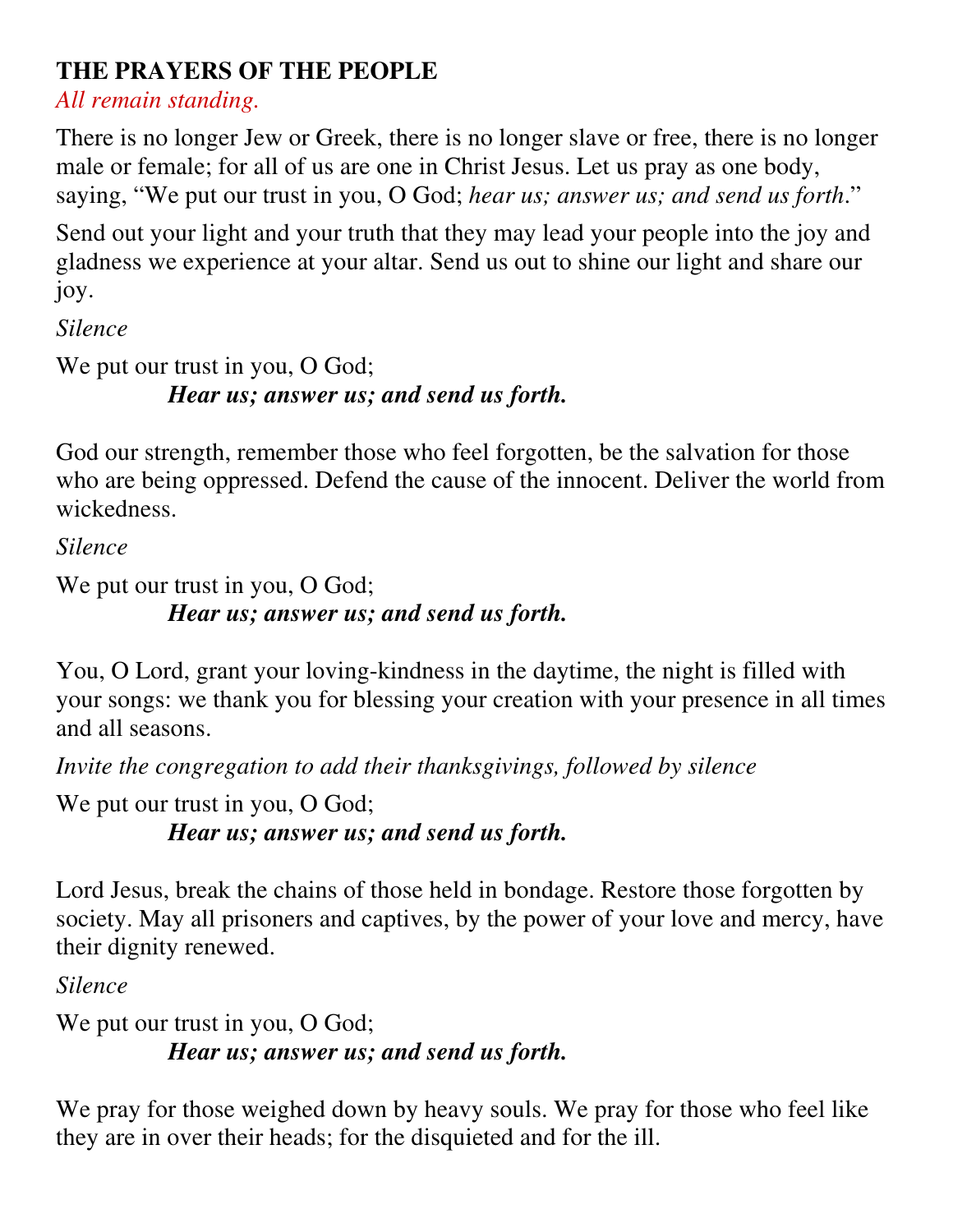*Invite the congregation to add their petitions, followed by silence* We put our trust in you, O God; *Hear us; answer us; and send us forth.* 

O God, in Christ Jesus you have made us your children. We pray for the dying and the dead. Bring them into your heavenly dwelling where they may be at home with you forever.

*Silence*

We put our trust in you, O God; *Hear us; answer us; and send us forth.*

### **CONFESSION OF SIN**

*The Celebrant says* 

Let us confess our sins against God and our neighbor.

*Silence may be kept.* 

*Minister and People* 

**Most merciful God, we confess that we have sinned against you in thought, word, and deed, by what we have done, and by what we have left undone. We have not loved you with our whole heart; we have not loved our neighbors as ourselves. We are truly sorry and we humbly repent. For the sake of your Son Jesus Christ, have mercy on us and forgive us; that we may delight in your will, and walk in your ways, to the glory of your Name. Amen.** 

*The Priest stands and says* 

Almighty God have mercy on you, forgive you all your sins through our Lord Jesus Christ, strengthen you in all goodness, and by the power of the Holy Spirit keep you in eternal life. *Amen***.**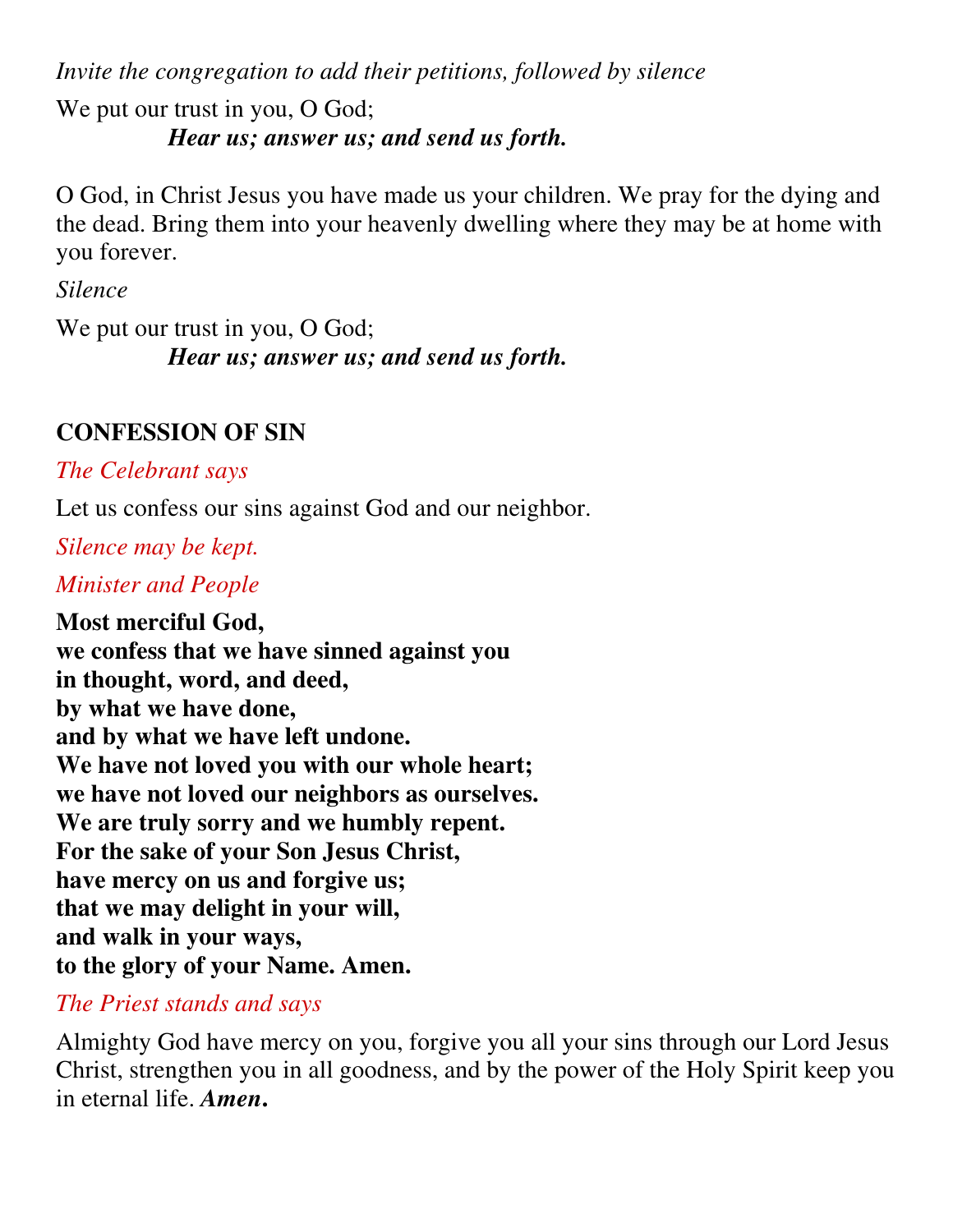**THE PEACE** 

*All stand.* 

*Celebrant* The peace of the Lord be always with you. *People* **And also with you.** 

*Then the Ministers and the People may greet one another in the name of the Lord.* 

**Announcements** *Please be seated.*

#### **For an Anniversary**

O God, You have so consecrated the covenant of marriage that in it is represented the spiritual unity between Christ and his Church; Send therefore your blessing upon these your servants, that they may so love, honor, and cherish each other in faithfulness and patience, in wisdom and true godliness, that their home may be a haven of blessing and peace; through Jesus Christ our Lord, who lives and reigns with you and the Holy Spirit, one God, now and for ever. **Amen Matthew & Susan Dowling, and Stephen & Louise Mihalek** 

#### **For a Birthday**

O God, our times are in your hand: Look with favor, we pray, on your servants as they begin another year. Grant that they may grow in wisdom and grace, and strengthen their trust in your goodness all the days of their life; through Jesus Christ our Lord. **Amen.** 

#### **Elizabeth Mihalek, Cindy O'Connor, Abigail Greenberg**

# The Holy Communion

#### **OFFERTORY SENTENCE**

*The Celebrant says* 

Ascribe to the Lord the honor due his Name; bring offerings and come into his courts. *Psalm 96:8*

#### **OFFERTORY ANTHEM** *How Lovely Are The Messengers* - F. Mendelssohn

# **The Great Thanksgiving**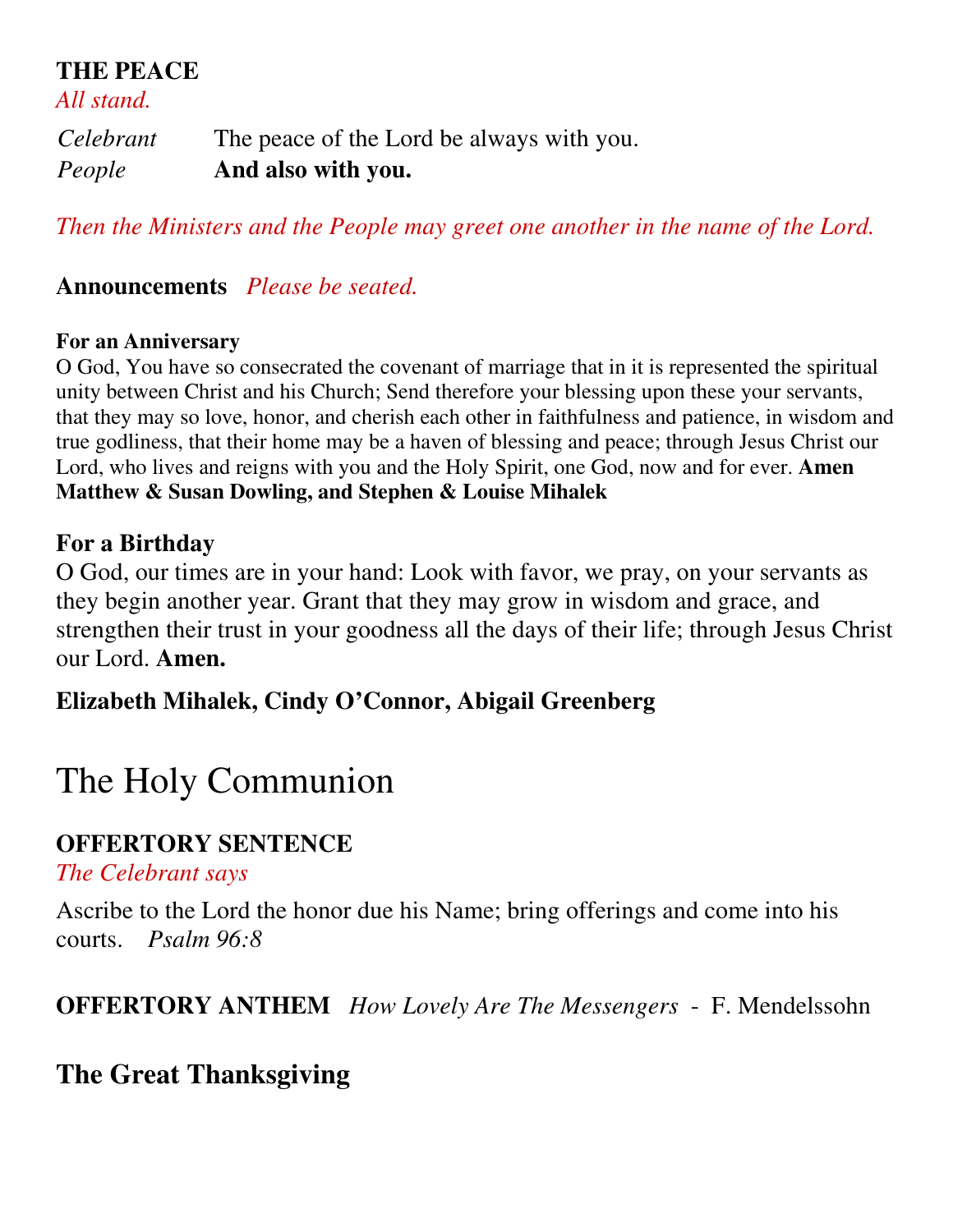#### **SURSUM CORDA** *S 120 Lift up your hearts The People stand.*



#### **PROPER PREFACE**

#### *Facing the Holy Table, the Celebrant proceeds*

It is right, and a good and joyful thing, always and everywhere to give thanks to you, Father Almighty, Creator of heaven and earth.

For you are the source of light and life; you made us in your image, and called us to new life in Jesus Christ our Lord.

Therefore we praise you, joining our voices with Angels and Archangels and with all the company of heaven, who for ever sing this hymn to proclaim the glory of your Name:

#### **SANCTUS** *S 130 Holy, holy, holy (Schubert/Proulx) Celebrant and People*

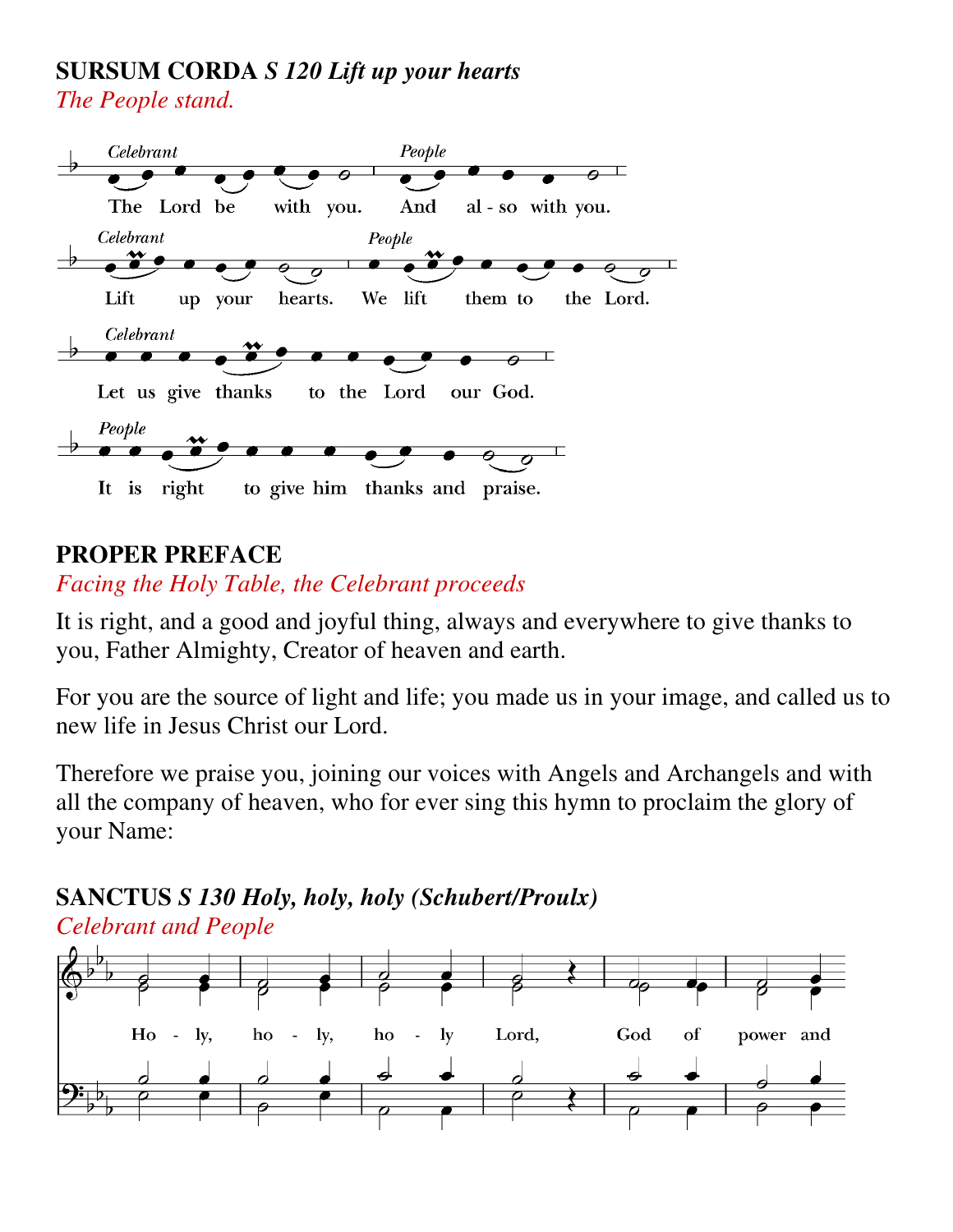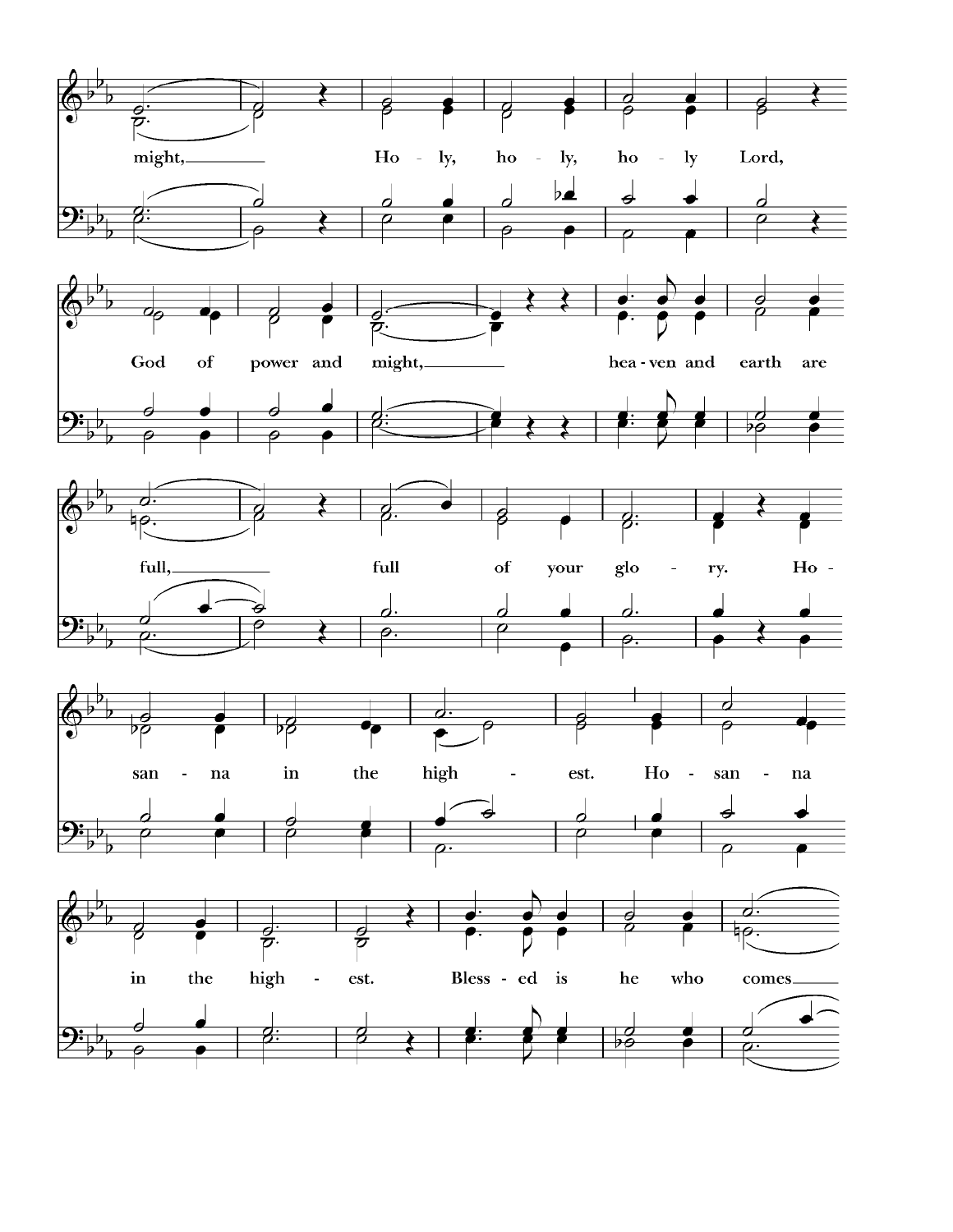

# **WORDS OF INSTITUTION**

*The People stand or kneel.* 

#### *The Celebrant continues*

We give thanks to you, O God, for the goodness and love which you have made known to us in creation; in the calling of Israel to be your people; in your Word spoken through the prophets; and above all in the Word made flesh, Jesus, your Son. For in these last days you sent him to be incarnate from the Virgin Mary, to be the Savior and Redeemer of the world. In him, you have delivered us from evil, and made us worthy to stand before you. In him, you have brought us out of error into truth, out of sin into righteousness, out of death into life.

On the night before he died for us, our Lord Jesus Christ took bread; and when he had given thanks to you, he broke it, and gave it to his disciples, and said, "Take, eat: This is my Body, which is given for you. Do this for the remembrance of me."

After supper he took the cup of wine; and when he had given thanks, he gave it to them, and said, "Drink this, all of you: This is my Blood of the new Covenant, which is shed for you and for many for the forgiveness of sins. Whenever you drink it, do this for the remembrance of me." Therefore, according to his command, O Father,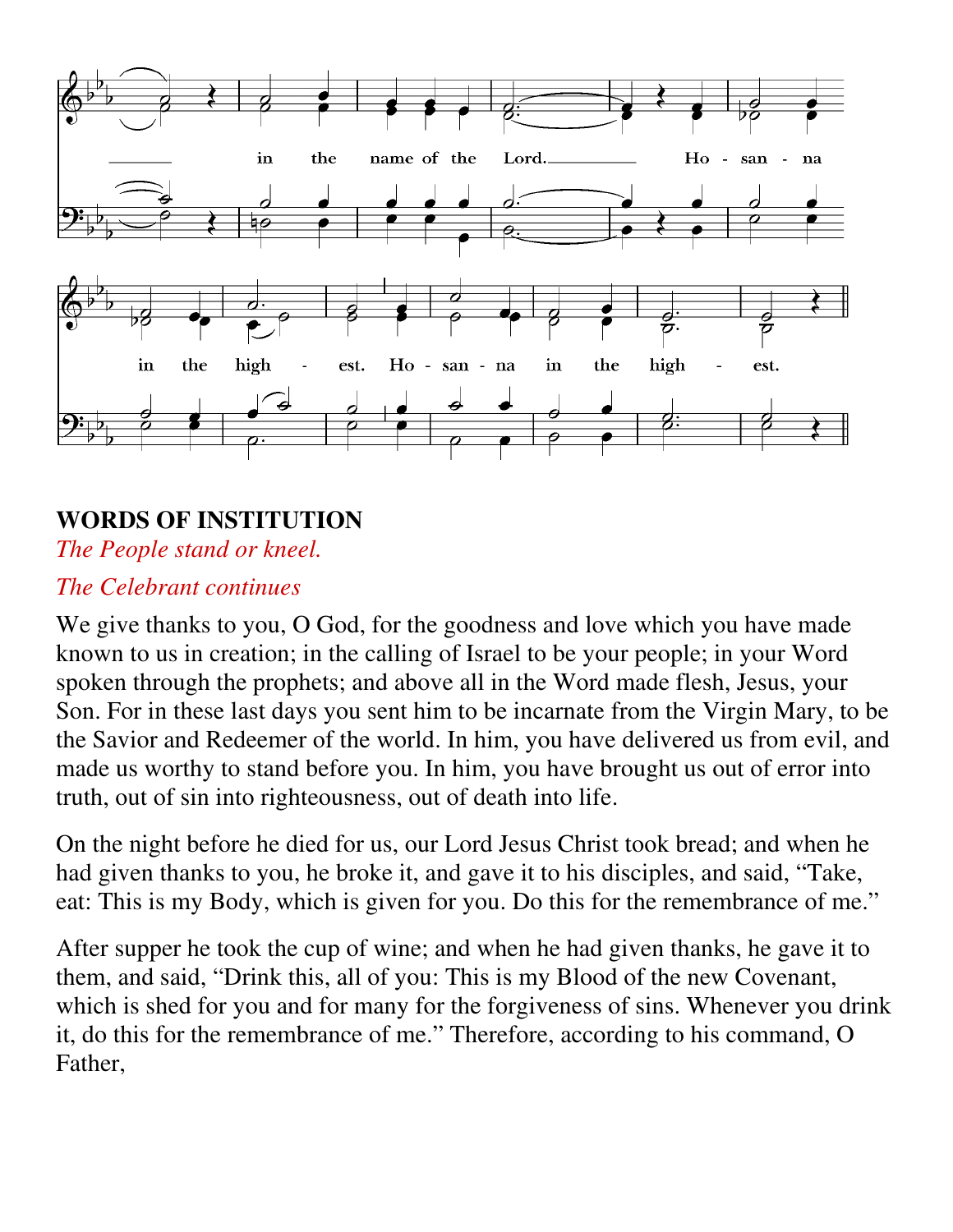#### *Celebrant and People*

**We remember his death, We proclaim his resurrection, We await his coming in glory;** 

# **EPICLESIS**

#### *The Celebrant continues*

And we offer our sacrifice of praise and thanksgiving to you, O Lord of all; presenting to you, from your creation, this bread and this wine.

We pray you, gracious God, to send your Holy Spirit upon these gifts that they may be the Sacrament of the Body of Christ and his Blood of the new Covenant. Unite us to your Son in his sacrifice, that we may be acceptable through him, being sanctified by the Holy Spirit. In the fullness of time, put all things in subjection under your Christ, and bring us to that heavenly country where, with [ and] all your saints, we may enter the everlasting heritage of your sons and daughters; through Jesus Christ our Lord, the firstborn of all creation, the head of the Church, and the author of our salvation.

By him, and with him, and in him, in the unity of the Holy Spirit all honor and glory is yours, Almighty Father, now and for ever. *AMEN***.**

#### **THE LORD'S PRAYER**

And now, as our Savior Christ has taught us, we are bold to say,

#### *People and Celebrant*

**Our Father, who art in heaven, hallowed be thy Name, thy kingdom come, thy will be done, on earth as it is in heaven. Give us this day our daily bread. And forgive us our trespasses, as we forgive those who trespass against us. And lead us not into temptation, but deliver us from evil. For thine is the kingdom, and the power, and the glory, forever and ever. Amen.**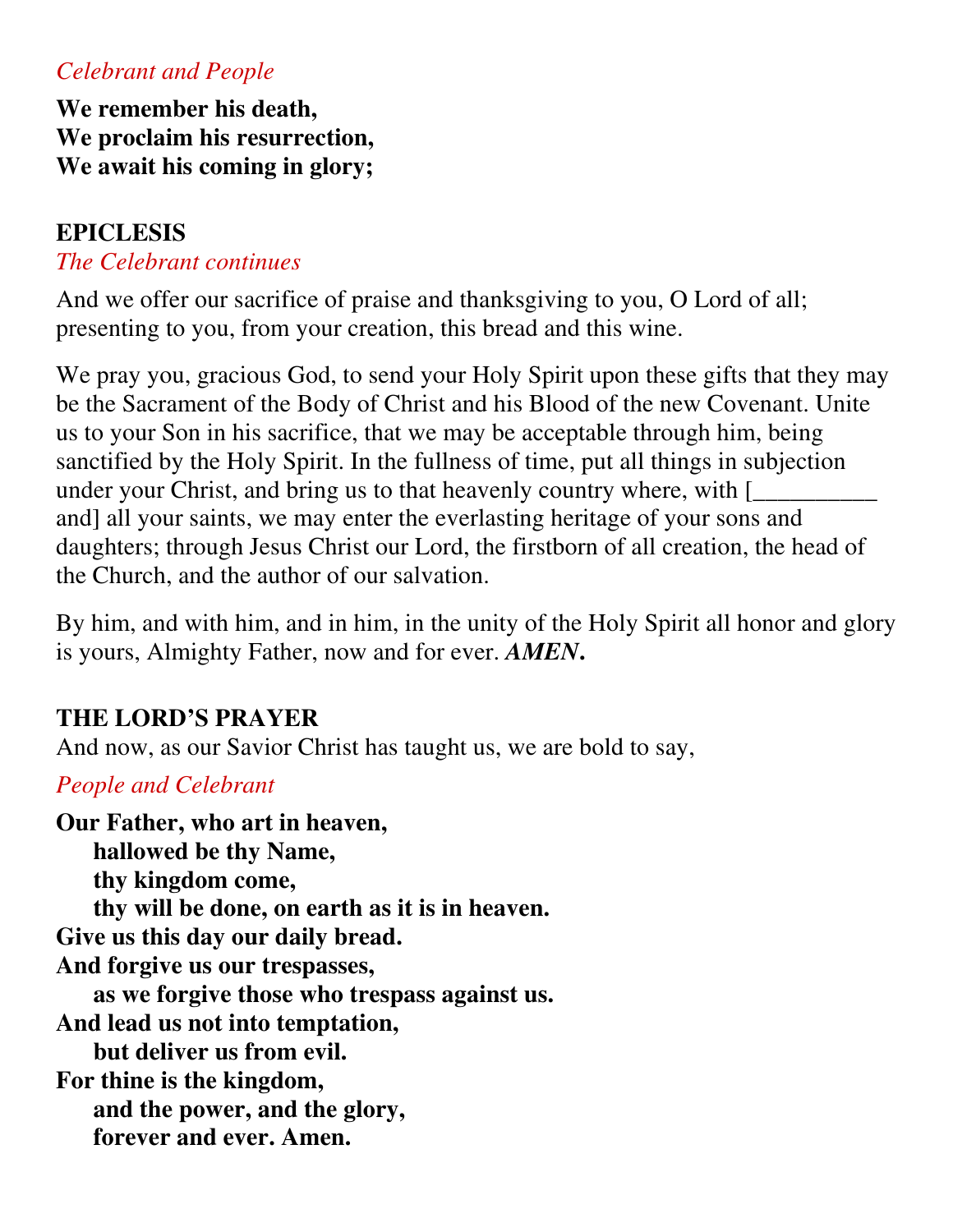# **The Breaking of the Bread**

# **FRACTION ANTHEM**

Alleluia. Christ our Passover is sacrificed for us; *Therefore let us keep the feast. Alleluia.*

# **INVITATION**

*The Celebrant says* 

The Gifts of God for the People of God. Take them in remembrance that Christ died for you, and feed on him in your hearts by faith, with thanksgiving.

# **DISTRIBUTION**

*The ministers receive the Sacrament in both kinds, and then immediately deliver it to the people.* 

*The Bread and the Cup are given to the communicants with these words* 

The Body (Blood) of our Lord Jesus Christ keep you in everlasting life. [*Amen*.]

# **COMMUNION VOLUNTARY**

*Please stand.*  **POST-COMMUNION PRAYER**  *After Communion, the Celebrant says* 

Let us pray.

*Celebrant and People* 

**Loving God, we give you thanks for restoring us in your image and nourishing us with spiritual food in the Sacrament of Christ's Body and Blood. Now send us forth a people, forgiven, healed, renewed; that we may proclaim your love to the world and continue in the risen life of Christ our Savior. Amen.**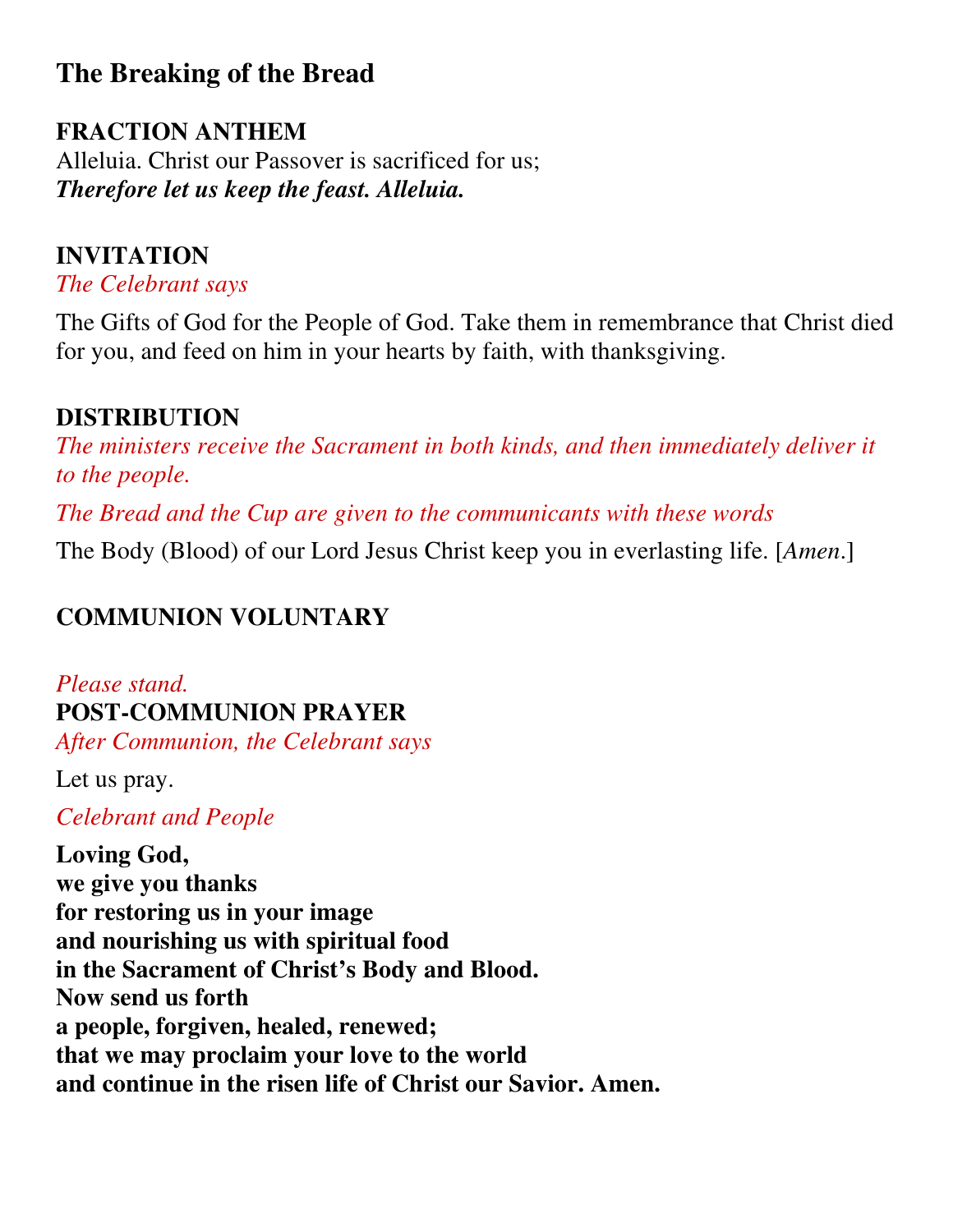#### **BLESSING**

*The Priest blesses the people, saying* 

The blessing of God Almighty, the Father, the Son, and the Holy Spirit, be upon you and remain with you for ever. *Amen.*

**POST-COMMUNION HYMN** *O for a thousand tongues to sing* **Hymnal 493**

#### **DISMISSAL**

Let us go forth in the name of Christ. *People* **Thanks be to God.** 

From riteplanning.com. Copyright © 2022 Church Publishing Inc. All rights reserved.

#### **POSTLUDE** *Earth and All Stars* – M. Burkhardt

**Greeter:** Serena Smith **Eucharistic Minister and Reader:** Hilton Rodriguez

> *Thank you for worshipping with us today. Please join us for coffee in the Parish Hall.*

#### **Upcoming at St. Mary's**

June 18 - 11 AM - 75th Anniversary Celebration of St. Barnabas by the Bay, Villas June 26 - Pride at the Cathedral 5:30 pm June 29 – 11 AM Baptism of Liam and Shea Knous

*Make sure to join us on Sunday, July 3rd, for a special Independence day service featuring a Brass Quartet!*

July 7 - **Thursdays on the Lawn begins with Three & One 7:30 – 9 PM** July 9 - August 27th - **Summer Worship at the Beach** 5:30 pm 101st Street Pavillion

**July 11 - Science Explorers**: Take a Dive July 14- Thursdays on the Lawn: **C. Lynn Smith July 18- Science Explorers:** Fizz, Bang, Boom, Bot! July 21 - Thursdays on the lawn: **Kyle and Friends July 25: Science Explorers:** Jr. Discoverers July 28 - **The Quietmen**